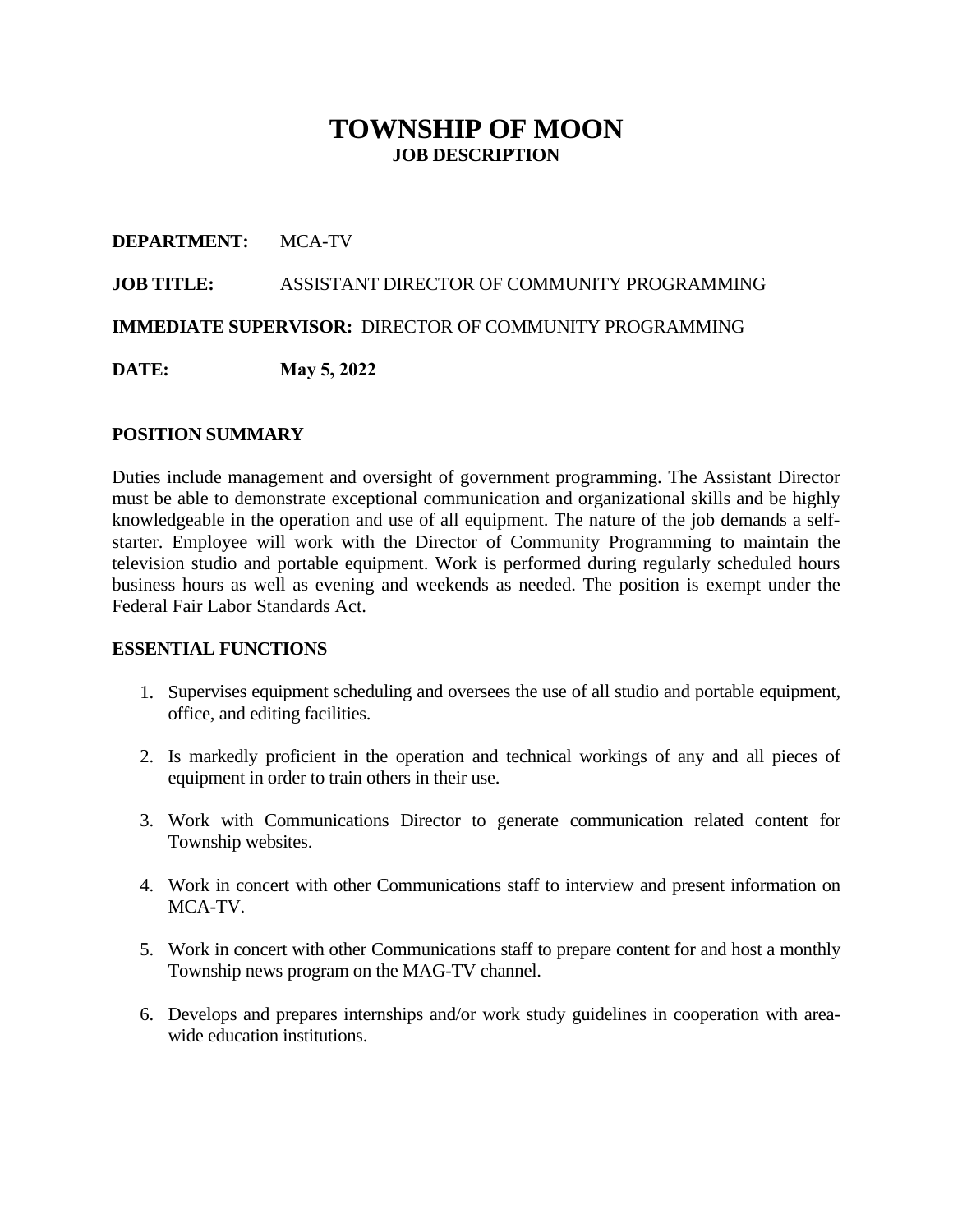#### **WORK PERFORMED**

- 1. Cooperates with Township and School District programs as approved by the Township.
- 2. Supervise, train, evaluates and disciplines personsin such full or part-time positions under the Assistant Director's immediate supervision.
- 3. Works with community groups, schools, churches, clubs, service organizations, and individuals on a continuous basis to determine their programming needs and to promote community programming.
- 4. Film events that the production trailer is at. (MASD Football, meetings, etc.)
- 5. Supervises the design of studio sets and props.
- 6. Conducts training sessions for community groups and individuals on portable equipment, studio equipment, and editing techniques.
- 7. Schedule the weekly programming on MCA-TV and MAG-TV.
- 8. Update web schedules for MCA-TV and MAG-TV.
- 9. Complete bulletin board messages and upload as they come in.
- 10. Coordinates and monitors the upkeep and preventive maintenance on all equipment.
- 11. Coordinates the major and minor repairs of all studio equipment with Director of Technology and Communication.
- 12. Maintains a working library of local origination programming.
- 13. Schedules and oversees playback of all government programming.
- 14. Produces special programs on an occasional basis.
- 15. Perform all other work assigned.

#### **REQUIRED KNOWLEDGE SKILLS AND ABILITIES**

- 1. Thorough knowledge of Adobe creative suite.
- 2. Ability to create and execute designs for various mediums on several media platforms.
- 3. Thorough working knowledge television cameras and their operations.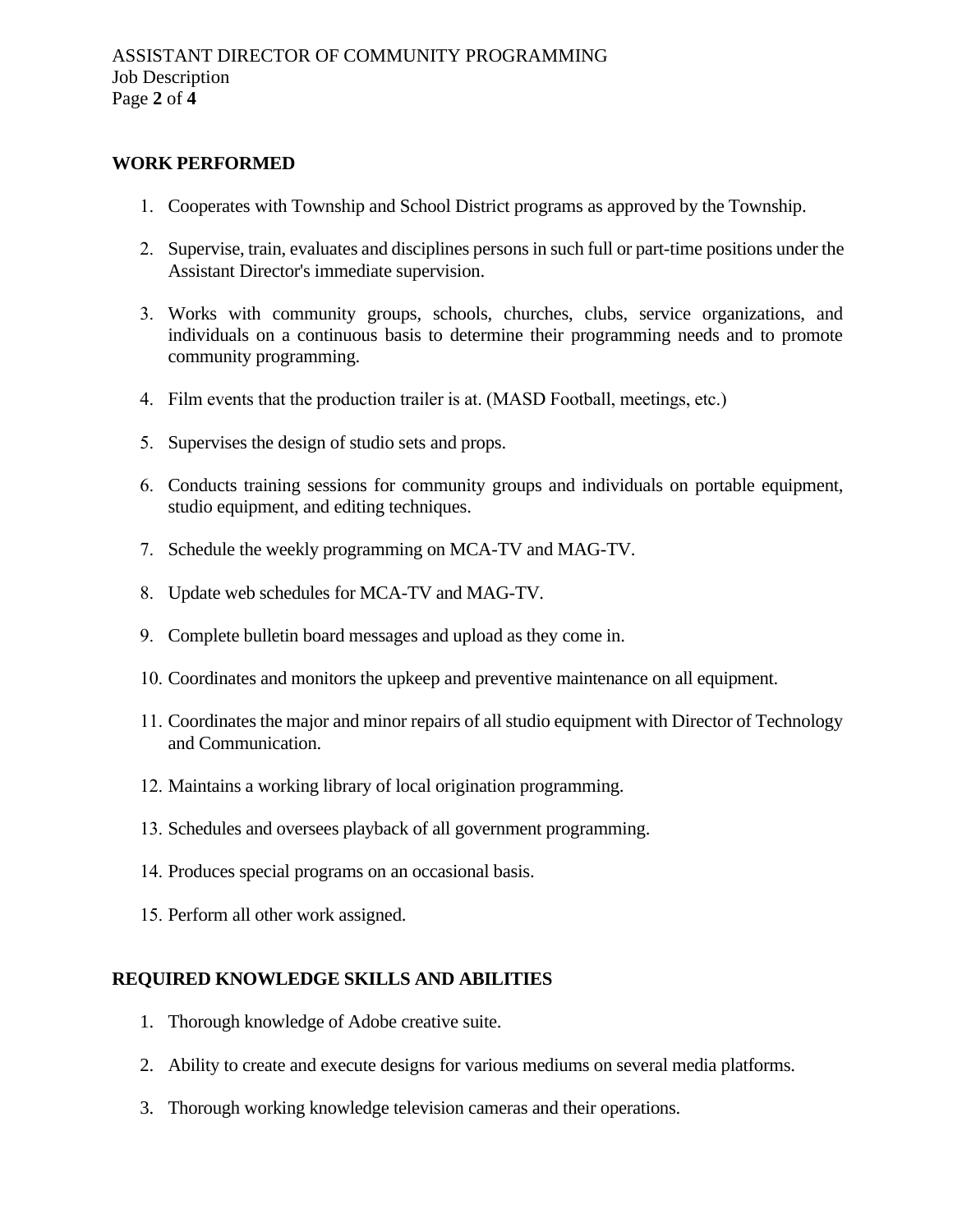- 4. Thorough knowledge of audio, mixers, microphones, and amps.
- 5. Thorough working knowledge of script writing and pre-produce.
- 6. Knowledge of non-linear editing systems, AVID Media Composer.
- 7. Ability to perform technical research and prepare meaningful and concise written reports and present these reports orally if necessary.
- 8. Ability to assist, advise and develop training programs to train community volunteers to facilitate the production of community programming.
- 9. Working knowledge of video servers and their scheduling.
- 10. Working knowledge of Adobe studio produces.
- 11. Through working knowledge of Windows operating system.
- 12. Excellent interpersonal and communication skills.
- 13. Ability to acquire a working knowledge of Township departmental functions, operating procedures, rules and regulations.
- 14. Ability to plan, organize and complete assigned tasks in a timely fashion.
- 15. Ability to organize and maintain records and files.
- 16. Ability to operate the tools and equipment listed below:
	- Professional Television Cameras (Panasonic, JVC, Hatachi)
	- Professional Television Production Switchers (Ross, FOR.A)
	- AVID Editing Systems
	- Video Servers
	- Audio mixers and amplifiers, microphones
	- Television Graphic Systems (DEKO, Compix)
	- Tapeless recording systems
	- Adobe Creative Suite
	- Microsoft Windows (10)
	- Microsoft Office Products
- 17. Willingness to continue education and knowledge of computer related technology.